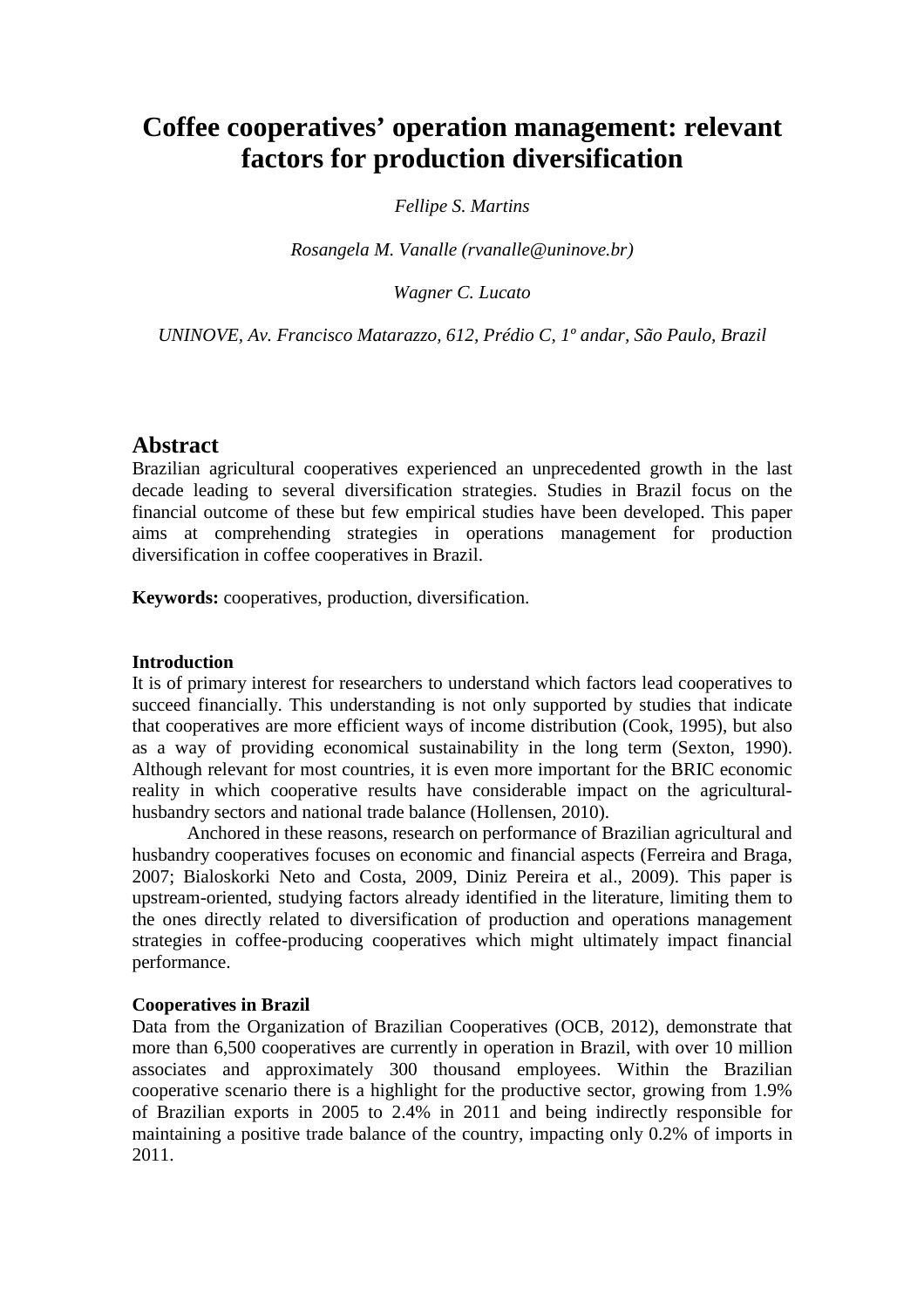Among the Brazilian cooperatives, the agricultural-husbandry ones account for 23% of all cooperatives. Moreover, the agricultural cooperatives have only 10% of registered associates in Brazil and 49% of direct jobs generated. The Southeast region of Brazil leads the overall number of cooperatives in the country with 34%, followed by the Northeast (26%) and South (18%). The number of national cooperatives had a growth of 56% between 1994 and 2010, but the agricultural sector has remained largely unchanged - ranging between 1398 (in 2004) and 1624 (2002) - and the number of associates increased by 308% over the same period. The agricultural-husbandry cooperatives are also responsible for 97.3% of exports of all Brazilian cooperatives (OCB, 2012), with 39.3% of these exports originated from the sugarcane/alcohol production complex, 25.6% of the soybean complex, 16.9% of meat production complex, 9.2% of coffee, tea and spices and the remain divided among cereals, milk and dairy products, vegetable products, cotton and fruits.

## **Coffee cooperatives**

Coffee is usually grown in tropical and subtropical areas of the world, mainly in third world countries, which concentrate most producers (Milan, 2008) and Brazil has a strong tradition in the production and exportation of coffee. As for the economic overview, Saes, Santos and Pinto (1995), explain that during the first half of the last century, coffee production in Brazil has been bound to macroeconomic policies, whose goal was to profit from the quasi-monopoly status Brazil sustained during the period in the international coffee market.

Ferrari (2006) cites the heavy frosts in 1918 and the Great Depression, especially in 1929, as factors that aggravated the economic situation for coffee producers, and claims the intervention policies adopted by the Brazilian government in the 60s and 70s to boost internal production and consumption by the internal market based on freezing prices and controlling food imports (including coffee) as one of the quality lowering factors which collaborated to the Brazilian's losing of market share. Farina and Zylberstajn (1998) also appoint lack of quality, high production costs, coffee producers' high debts, climatic problems and price oscillations as a few of the main reasons for Brazil to lose space in the international coffee market.

Coffee has been the main product of coffee cooperatives yet aversion to risk, market stagnation for the last 20 years and climatic disasters obliged cooperatives to start considering diversification strategies in order to survive. Ferreira and Braga (2004) demonstrate that cooperatives which did not focus on coffee also started purchasing it to diversify their production, even though it was a minor production in some states. Saes, Santos and Pinto (1995) blame the aversion to risk – especially under conditions of fixed costs and great market value fluctuation – as one of the main reasons for coffee cooperatives in Minas Gerais to be gradually switching production towards other cultures, as has already happened more intensively in Sao Paulo and Parana. In Minas Gerais, heavy frosts in 1979 and 1982 reduced significantly coffee production and forced cooperatives to diversify their production in order to maintain their industries and processing plants. However, as a response to the stagnation and loss of market share, Farina and Zylberstajn (1998) affim that the main challenges to national production nowadays is to diversify and respond to the new demands of the consumer countries.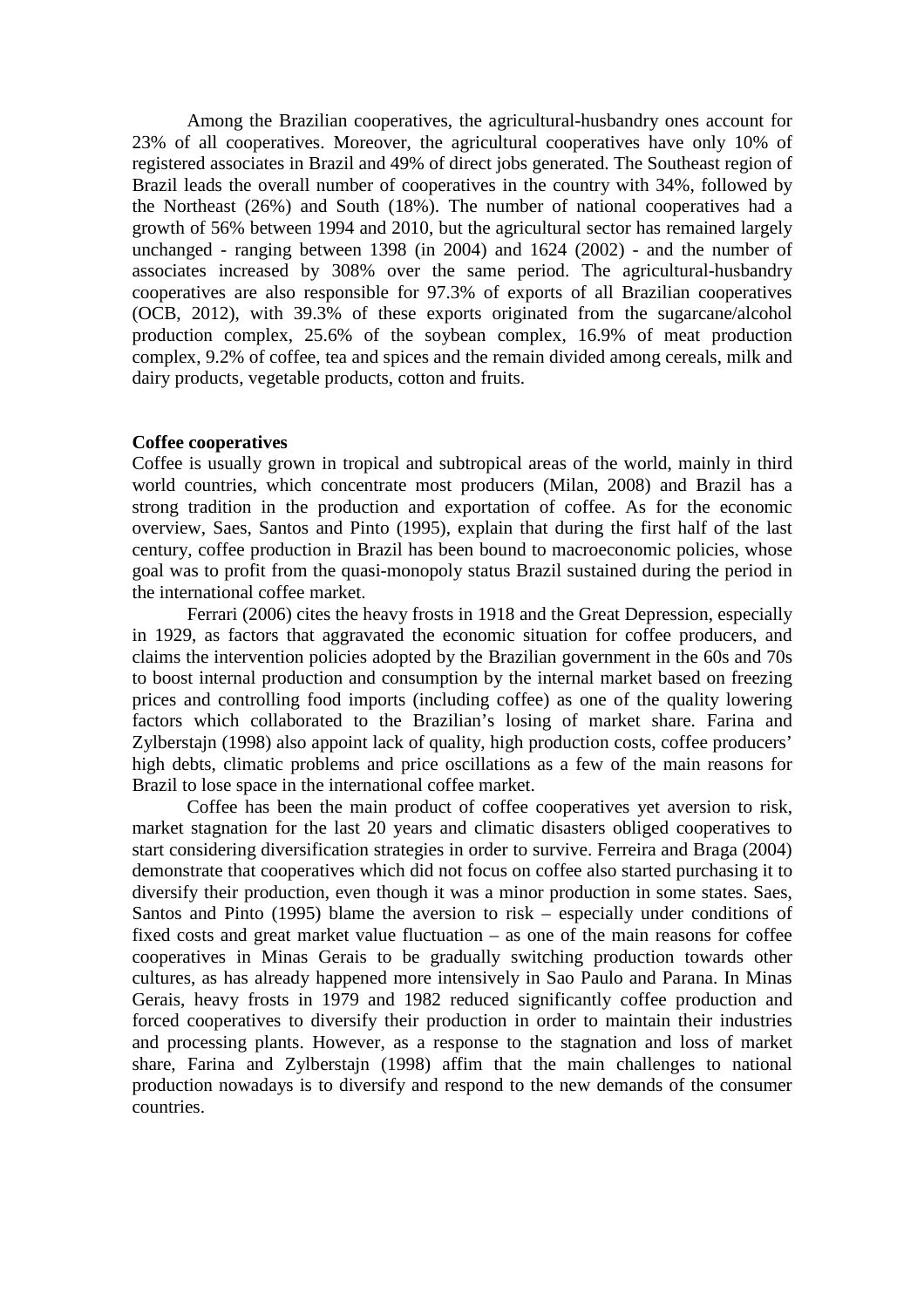## **Diversification of production**

The foundation of this paper is that diversification strategies affect the financial performance of agricultural-husbandry cooperatives as it is a form of benefitting from their current production structure, organisational structure and economies of scale to add value to their production. Oijen and Hendrikse (2002) attest the unavailability of literature that associate cooperatives and product diversification yet they argue other sources of literature exist for diversification in other fields. Ansoff (1957) states that diversification is one of four core alternatives companies must choose – besides increased market penetration, market development and product development – and that its acceptation implies in continually weighing and comparing the advantages of all them. He also provides a simple but useful framework to describe diversification by classifying its possibilities in three main groups: vertical diversification, horizontal diversification (within the main activity) and lateral diversification (outside the main activity). Prymon (2011) demonstrates that only diversification strategies are truly consolidated and have real implementation possibility as the other strategies depend on external conditions to the company's reality to be fully applied.

Culas and Mahendrarajah (2005) have studied reasons why agricultural production is more prone to diversify its production considering that while all fields of activities are exposed to risk and uncertainty, climate and natural factors have a substantial effect on the production outcome. They also add other factors related to marketing, price uncertainties, opportunistic behaviour and local policies. In this sense they follow Pope and Prescott (1980), who acknowledged that larger farms tend to be more diversified whereas smaller farms have an inclination not only to be less diversified but also managed by less experienced owners.

# **Methodology**

In this paper we aim at comparing decisions between strategies in production diversification for coffee-producing cooperatives in south-eastern Brazil. As our objective is to investigate the relation between coffee-producing cooperatives, we have empirically tried to classify the possible strategies and build propositions that might explain the reasons for their adoption. A number of authors have employed classification as a means to develop constructs and theories (Bailey, 1994) and this is consistently used in organisational and operations' management studies. This paper is based on the grounded theory according to Strauss and Corbin (1998), whose goal is the generation of propositions and further explanation of the theory on the data obtained. Following their approach, the development of the research was split in four parts: 1) definition of the constructs; 2) discussion – obtaining data from interviews and Paprika; 3) analysis and contrast with constructs; 4) comparison with the literature and final limitations.

To do so, we selected six cooperatives whose production was concentrated on coffee but that also purchase and process crops and other products. Although the number of cooperatives obtained might not suffice to generalise, other researchers have successfully given evidence of strong theoretical and practical implication with a similar pool sample (Wu and Choi, 2005).

To support and counterbalance the interviews, we decided to re-test their choices based on the Potentially All Pairwise Rankings of all Possible Alternatives (Paprika) method (HANSEN; OMBLER, 2009). This method equates verbal decisions to values and sorts out all the criteria into groups and ranking of choices. The outcomes can also be interpreted as non-mathematical values to have decision-making easier. Comparison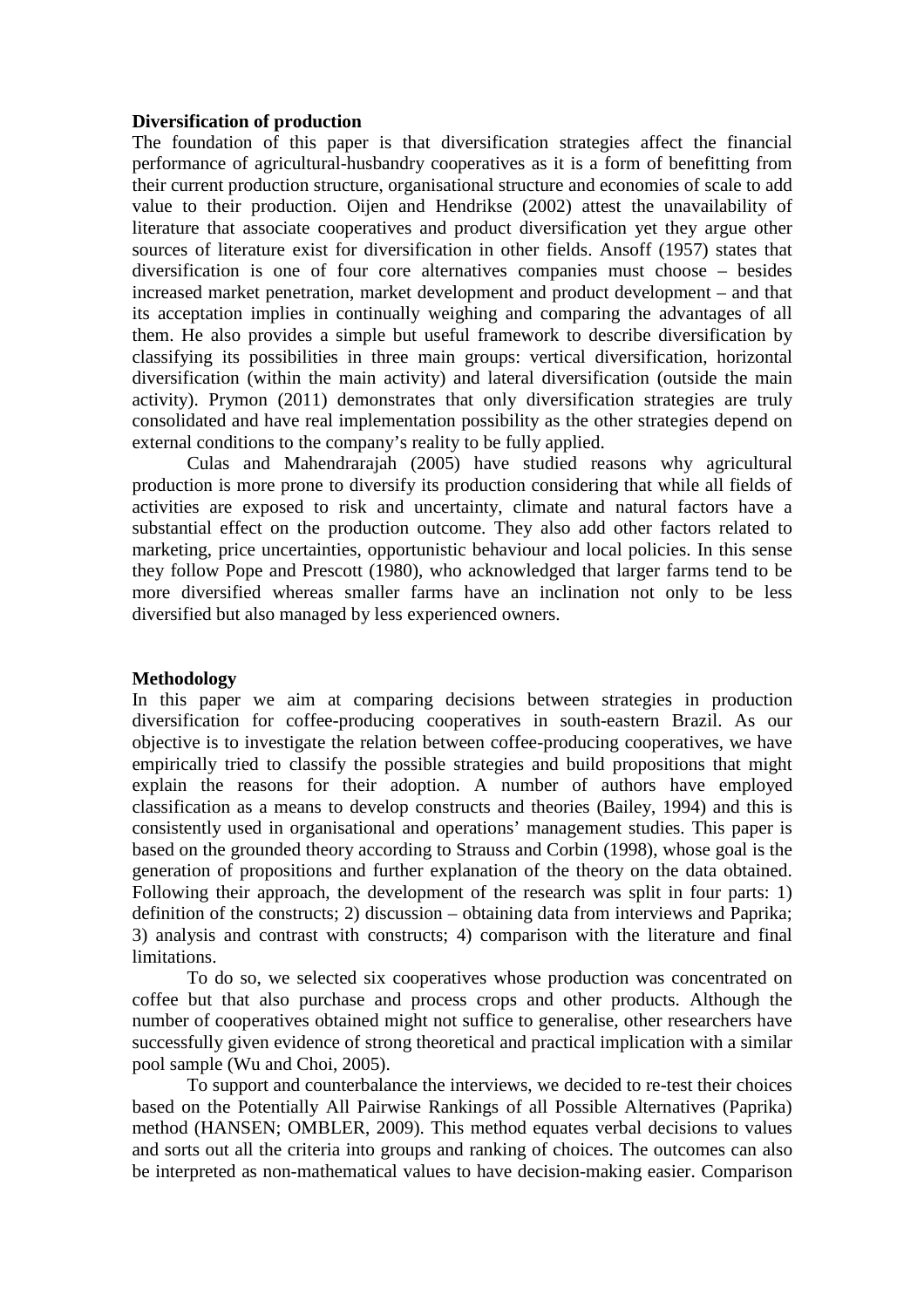between the interviews' analyses and ranking outputs from Paprika are useful to validate the strategies chosen in product diversification and their results perceived by cooperative boards.

# **Constructs**

Prior to interviewing cooperative members, it is necessary to develop constructs as basic assumptions. These assumptions are the basis for the interviews and the decisionmaking matrix.

## **Operating time**

The first construct obtained from previous works deals with the Brazilian cooperatives' length of operating time as a factor of success and failure in their development and survival. One of the reports of The Brazilian South Region Development Bank (BRDE, 2003) states that from the 30s and especially after the 40s this movement was heavily influenced by the presence of the first development agencies, under the new economical intervention policies enacted by the federal government (as a response to the Great Depression).

During the 50s and 60s the government's actions shifted from stimulating the growth of cooperatives in Brazil to the prioritisation of industrialisation in the existing cooperative. Lima (1974) notes that until 1957 there was a low rate of cooperatives engaged in coffee production.

In 1965 the National Rural Credit System was created and the "golden age" of cooperatives in Brazil started with the easy access to credit. This period would endure until the 80s and culminated in the crisis of cooperativism as Brazil plunged in bankruptcy, which led to self-management of the sector. In addition, abrupt changes in the monetary, exchange-rate and budgetary policies aggravated the cooperatives' financial performance. In the 90s cooperatives have regained balance, and despite many having shut down operations, the ones that remained nowadays benefit from and capitalise with the more stable economic environment. Consequently, the time a cooperative has had to develop and mature may be closely tied to the way it performs.

## **Risk Aversion**

Many different opinions exist about the risk aversion especially concerning cooperatives. Nielsen (2000) remarks that the farmer faces a risk when balancing the pros and cons of being a member and not having full control of the sales and their margins and being a non-member and having to face all the risks of non-insertion in the Market on their own. As for agricultural and husbandry cooperatives this is even more important as there are more incontrollable factors involved in the production activities. Also, as not all cooperatives assume a verticalisation process, their dependency on commodities and the uncertainty about the possibly wavering prices might add a good amount of risk.

Thus the need of gathering in groups is part of the basis for the creation of a cooperative. However, some cooperatives have an even more conservative profile, as Bialoskorski Neto (2000) recalls, and end up sharing operations with non-members as a form of diminishing risk, particularly when these third-party associates are professional ones. This author also adverts that there is also a tendency of cooperatives that largely show aversion to risk usually being the ones to mask their situations and conceal their reality. Nielsen also notes that cooperative members generally tend to be conservative towards risk when it comes to "diversification and global investment" (p. 56). Thus, risk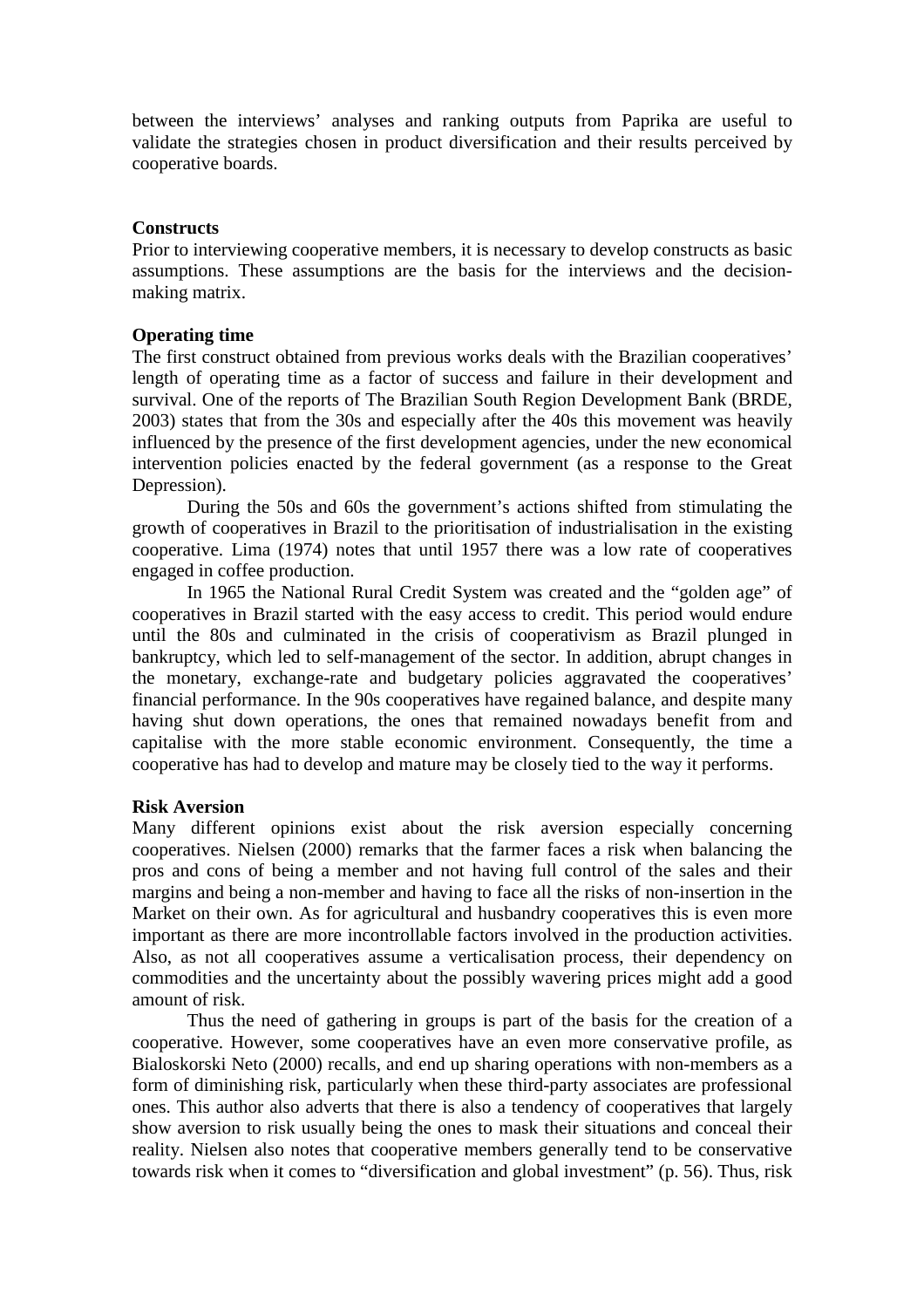is present at all phases of agricultural and husbandry cooperative operations, be it production, insertion in the market, pricing, processing, selling and so on.

## **Natural disasters and climatic conditions**

Natural disasters are part of the risks of all agricultural and husbandry cooperatives but coffee plantations are especially prone to die due to frost damage and during the 70s a series of heavy frosts ruined most of the coffee production – particularly the one in 1975 which almost decimated the coffee plants. The harvest in 1975 (before the frost) in Paraná State amounted to 10.2 million bags – approximately 48% of the Brazilian production, which made Paraná the biggest exporter inside Brazil then – and the next year the harvested coffee summed up 3.8 thousand bags of coffee, equivalent to 0.1% of all Brazilian production. That had two main consequences: the shift from the production of coffee to other crops – mainly soya and wheat – and the migration of the farmers to others states north.

Other states also suffered – and are still vulnerable to – the consequences of the frost and other natural disasters. Nowadays it is one of the main concerns of both the Brazilian cooperatives and government funding agencies to protect and develop ways of enhancing the agricultural production to these climatic disorders but it is an always present risk and fear. Hence some cooperatives may choose to trade less income from coffee for obtaining long term financial sustainability.

#### **Expansion of associates**

In Brazil, the number of agricultural cooperatives has largely seen no changes varying approximately 15% whereas the number of associates increased by 308% between 1994 and 2010. Many reasons could explain this phenomenon, but the restructuration of Brazilian agribusiness both in cooperatives as in fully market-driven companies, the local currency exchange rates (similarly to other third-world countries) and the professionalization of agribusiness are probably the main explanations.

Moreover, as in other countries, the Brazilian cooperatives have also woken to external market investment and started playing with mergers, acquisitions and other vertical and horizontal absorption strategies (MERLO, 1998), which also led to the expansion in the number of associates to each cooperative. Thus, having an increase in the number of associates s is an important advantage to any cooperatives but especially in Brazil, where local laws do not obligate associates to sell or even maintain a predetermined level of financial interaction with the cooperative, hence putting associates in a comfortable position to analyse the pros and cons of selling their produce to the cooperative or directly to the market, which might undermine the cooperatives' strategic planning, including their diversification strategies.

#### **Increase of area**

No studies could be found in the Brazilian agricultural and husbandry cooperative sector about the direct impact of the increase of operation area of the cooperatives in their production and financial outcomes.

Differently of only increasing associates numbers – who may be concentrated in the area around the cooperative – opting for increase the operation area encompasses new costs and new strategies as it may be useful to have not only a network of warehouses to absorb local production but also pre- or full processing facilities. It may also involve the choice of keep focusing on the previous product(s) or opening their cooperative to newer products.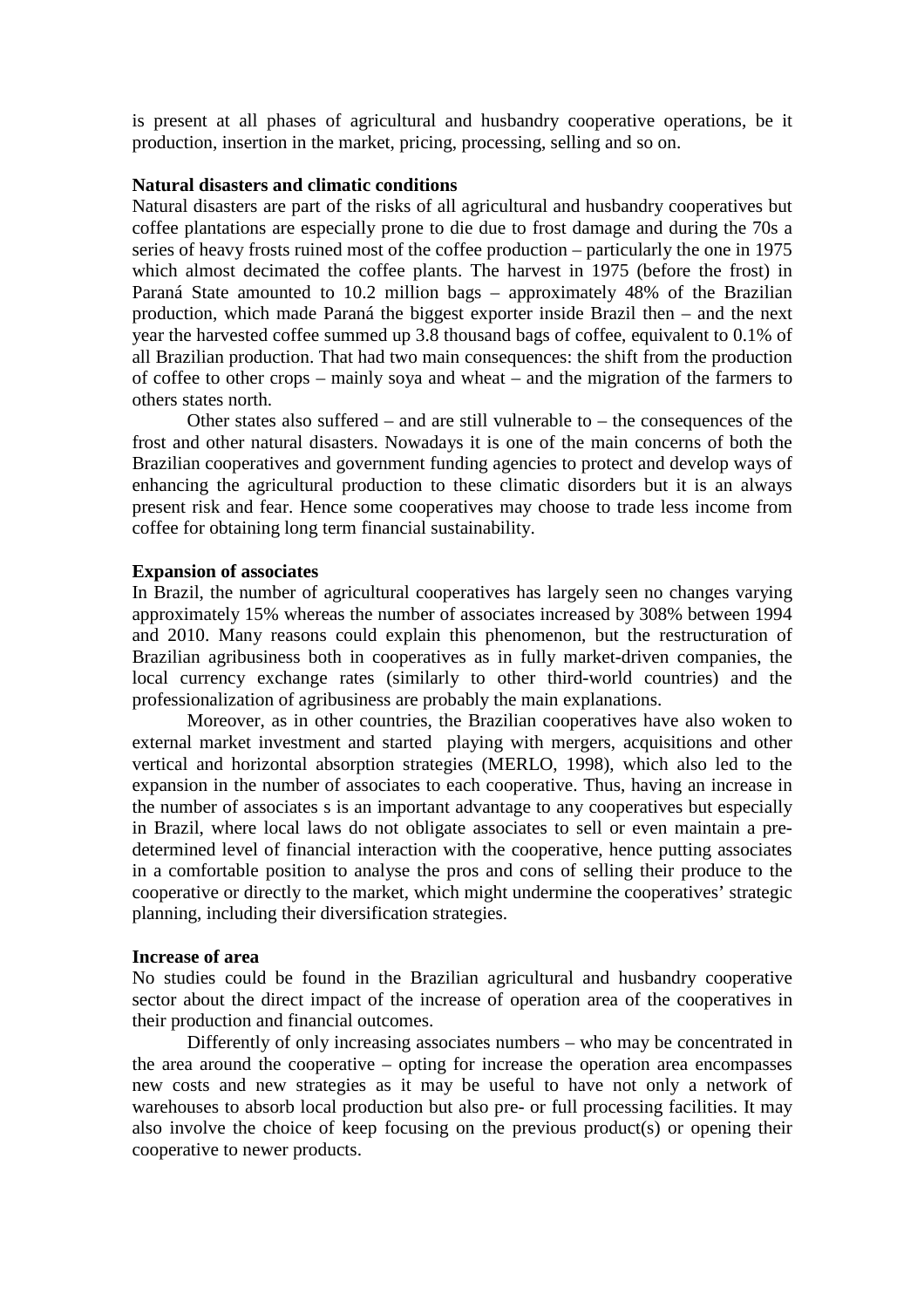## **Economic crisis**

As mentioned before, Brazilian cooperatives have benefitted from large sums of money lent by the government and also suffered from their withdrawal in times of need. Brazilian economy agonised during the 80s and in the end of that decade a new model of agricultural production has arisen, concentrating the purchasing power in the hands of few broker companies, leading to different economic scenarios and even oligopsonistic ones (GONÇALVES; VEGRO, 1994), where full-fledged speculation and total lack of liability between the brokers and sellers predominates.

On the strength of it, big farmers may keep playing in the market, but for small and medium farmers that possibility sound sombre. Thus, they feel compelled to join or form cooperatives to avoid a completely helpless situation, and if this is the main reason for the existence of the cooperative, it may induce the cooperatives to base their strategies in the most conservative scenarios.

## **Discussion**

The selected cooperatives were first contacted by telephone and agreed to be interviewed on the condition that their names, places or any other information that might lead to their identification would be undisclosed, as is the common practice in Brazil. The interviews were long enough to grasp the importance that the role of diversification plays on these cooperatives' daily lives, yet an *in loco* visit could add a broader perspective as it could or not match the information provided.

For the six cooperatives, the same order was followed: semi-structured interview and Paprika questions. As for the Paprika methodology, it is usually sent a questionnaire with option pairs so that the interviewee can choose the one he prefers or that explains better the situation in case. We chose to do this differently as the number of options was short, and could be done as an extension to the telephone interview.

The first cooperative (A) is a traditional cooperative, existing for approximately thirty years in the state of Sao Paulo. Their main interest is in expanding the number of associates so that they may have a better financial basis to trade coffee and other products. The interview revolved around their plans to expand operations which explained their need of more associates who would provide not only more income to expand but also more production.

When clearly asked about their choice of diversification strategy it was stated that it took place whenever and wherever it was needed and that even if there were some guidelines discussed during internal meetings and associates' gatherings they were not strictly enforced.

The next cooperative (B) displayed a different behaviour by stating that one of their priorities is to expanding operations but not by putting all their eggs in one basket. This seemingly conservative profile is supported by their history of almost 40 years in operation, even if coffee was not always their main product.

During the interview, their line of thought suggested that their good financial situation of late is due to the fact that previous boards of directors have had the courage to break up with their past production focused on coffee to a more modern way of seeing their cooperative by opening space to other products and activities. When asked whether this option would weaken their coffee production, it was replied by asking another question: what good would it do to have higher income with coffee if it could all change in a second, be it as a result of a bad harvest or financial market turmoil?

This last question raised the issue of the lack of apparent knowledge of their own strategy: was it aversion to risk, fear of natural climatic changes or economic crisis the main reason for this cooperative do diversify? The answer lies in the results of the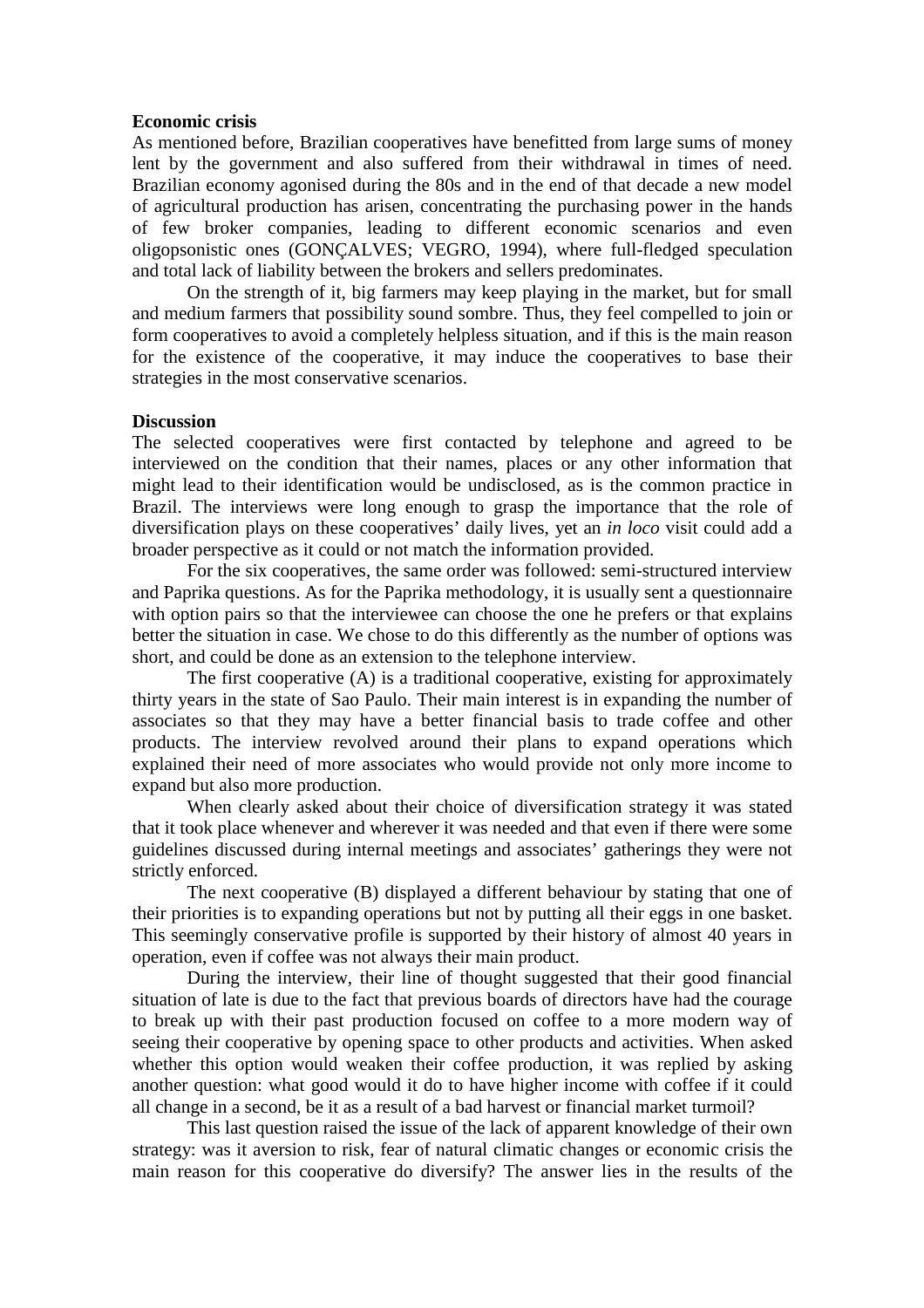Paprika questionnaire, in which it was clearly showed through question after question that their main concern was the financial situation. Whenever they had to choose between climatic changes or aversion to risk and economic crisis, the later was always appointed as the rationale for their decision.

The third cooperative (C) has been working for approximately 35 years and has a pretty diversified portfolio of products absorbed by the cooperative but still coffee is their main product. They show an example of apparent lack of direction in their diversification strategies since different strategies were adopted in the last two decades without passing a full evaluation by their associates or not being followed for time enough to see their efforts paid off. In addition, their board of directors has been kept unaltered for the last 15 years. Cooperative C maintains a position close to the cooperative A, in which they expect an expansion of their operations (especially processing and distributing coffee), but this expansion is done according to the local needs and it does not follow any guidelines, rather than being decided when needed.

They also opt for the search of new associates as a diversification strategy as they need a bigger production to vindicate their processing plants, in view of a previous wave of diversification that led to more products absorbed by the cooperative but with less concentration.

The fourth cooperative (D) was the only one to choose a different factor for their diversification strategy: climatic conditions. According to the interviewee the cooperative has suffered a lot from several pests in the 90s that afflicted the whole production including coffee. However after answering the Paprika questionnaire, it has showed a certain amount of doubt between this factor and the economic crisis that these pests initiated. Due to the similar or consequential aspect of the factors they may be interpreted as climatic conditions being followed by a subsequent economic crisis as a reason for their diversification.

The fifth cooperative (E) was the smallest and youngest of the cooperatives interviewed. According to the interviewee, the reason for their foundation was the economic crisis, and the fragile position the farmers found themselves into. As such, they formed a cooperative, but it is centred in the production of coffee. They display a low level of diversification but it was stated that the plans of the cooperative include diversify to other crops and husbandry-milk activities in order to complement their production.

The sixth and last cooperative's positioning (F) is to increase their associates' basis. According to the interviewee, they are planning to open several local warehouses to increase absorption of local production and invest in processing facilities. Their diversification strategy is to migrate from coffee to other crops (corn and soya) in the commodity market and keep investing in the processing of coffee towards final consumers.

During the interviews it was stated that one of the reasons for their diversification was also the economic crisis in the 80s and 90s and that this crisis would not have affected them as much as it did if they had increased the number of associates during these decades.

## **Analysis and contrast**

This work aimed at better comprehending agricultural cooperative's point of view concerning diversification strategies. To study more profoundly this subject a group of 6 coffee producing cooperatives was chosen, which provided a homogeneous environment but – due to the low number of cases – was not able to be a source of generalisation to the whole cooperative universe in Brazil.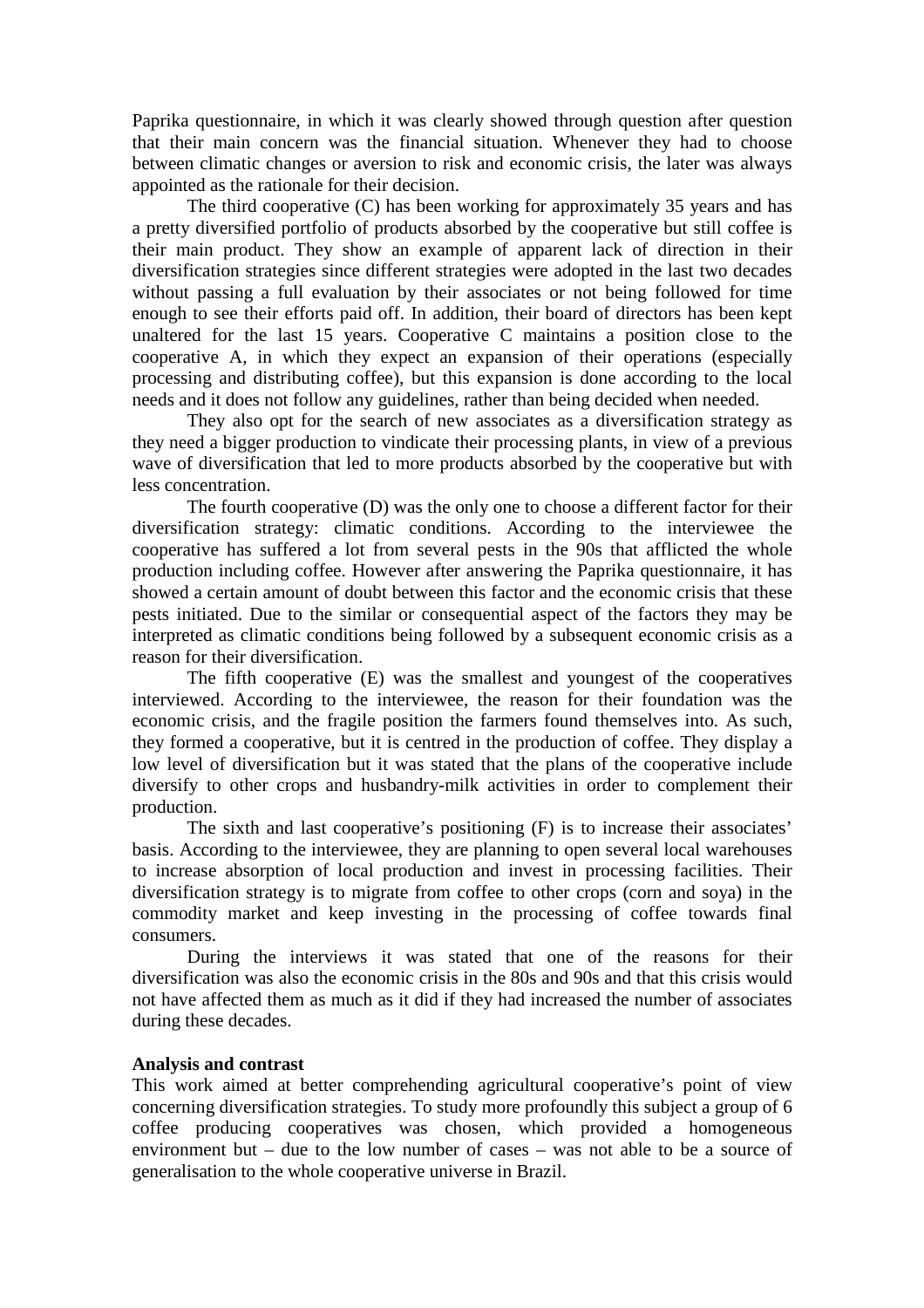Nonetheless, it provides useful insights on the way Brazilian cooperatives choose their strategies as it demonstrates that their choices are not based on a thoughtful strategic plan, but rather on a daily basis. This might find its origin in the fact that none of the interviewed cooperatives would fit in the top category of financial performance, according to the classification of the Brazilian National Economic and Social Development Bank (BNDES, 2011).

Even if the study has shown that half of the interviewed cooperatives have decided on diversifying their productions due to increasing number of associates, it might be also due to its connection to the increase in the larger geographical area the cooperative decided to work with.

After analysing all the cooperatives' interviews and Paprika questionnaires, it can be understood that the main reason for cooperatives to diversify their activities is the drive for expansion of associates. That may be linked to the literature concept of value migration strategy in which the coordination of the chain is primordial. It also appoint to the double nature of such cooperatives which split their activities in the buying-selling commodities and their processing and selling to the final consumer. In order to achieve those, in a context where cooperatives depend on the purchases from their associates to keeps their processing facilities working – and especially in a fluctuating market which means risk to them – it is necessary to reinforce their associate basis as a first step in preparation for bigger plans.

Second, almost all cooperatives also listed economic crisis as the main or minor reason for their diversification. This may be one of the reasons for none of them to fit in the BNDES's top financial performance category. It is also indicative of their lack of strategic planning and their waiving specialised external consultancies.

Only one cooperative (A) has not cited economic crisis in the reasons for their diversification. Their motives for diversification are centred in the increase of associates which is closely tied to the increase of area. It seems that even in their lack of strategic planning, they have at least a direction to pursue which is the expansion of their production through the increase of associates.

Thus we can break down their main and secondary factors for diversification as such:

| Cooperatives' diversification factors |                                     |               |                                |               |                 |               |
|---------------------------------------|-------------------------------------|---------------|--------------------------------|---------------|-----------------|---------------|
| Coop.                                 |                                     |               |                                |               |                 |               |
| 1 <sup>st</sup>                       | Increase of $\vert$ <b>Economic</b> |               | <i>Increase of</i> Climatic    |               | <b>Economic</b> | Increase of   |
|                                       | <b>Associates</b>                   | <b>Crisis</b> | <i>Associates</i>   Conditions |               | <b>Crisis</b>   | Associates    |
| 2 <sup>nd</sup>                       | Increase of                         | Aversion      | <b>Economic</b>                | Economic      | Aversion        | Economic      |
|                                       | Area                                | to risk       | <b>Crisis</b>                  | <b>Crisis</b> | to risk         | <b>Crisis</b> |

This leads to the comprehension of the connection between the two main reasons for cooperatives to diversify their productions: economic crisis as a source and increase of associates as the solution most cooperatives have chosen to end their economic turmoil history. It also demonstrates that – at least for the cooperatives interviewed – climatic conditions, increase of area and aversion to risk are secondary and subjected to the main factors.

# **Limitations**

Although providing important evidence for the pursuing of studies in the area, this paper should not be held able to generalise its conclusions to the whole universe of coffee producing cooperatives in Brazil. This is due to the fact that coffee production in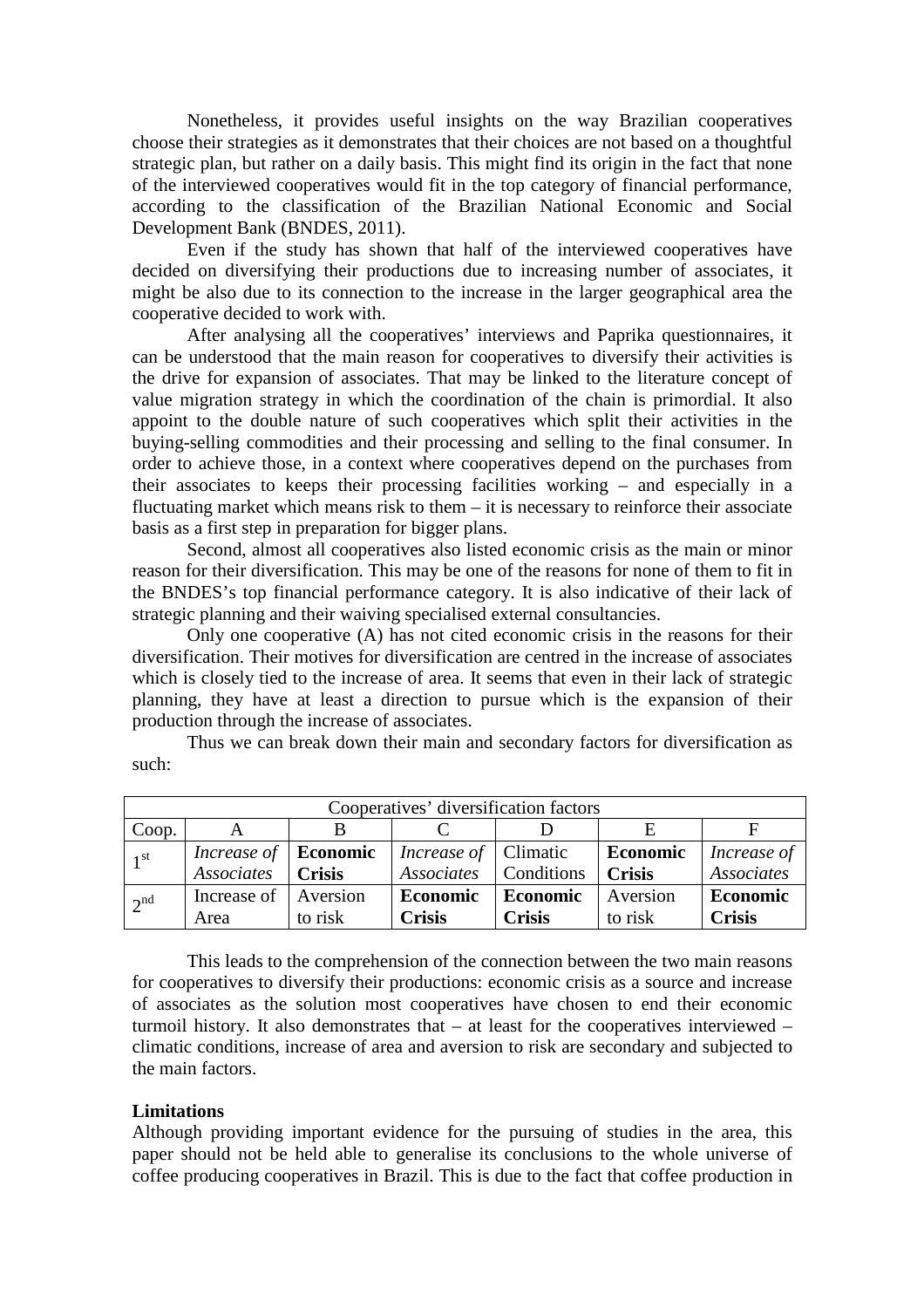Brazil is concentrated in 3states (Sao Paulo, Minas Gerais and Espirito Santo) but new growing areas emerge everyday (Bahia, Brazilian Midwest), presenting a broad geographical area, which prevented in loco interviews.

A second important limitation is that the number of cooperatives is low compared to the hundreds of cooperatives available. Also, the constructs are all linked in their conception and should not be understood separately. Other studies aimed at comprehending better these constructs and expanding them may arise.

This study also concentrated in medium-sized cooperatives, which still struggle with the economic difficulties inherited from the 80s and 90s and this scenario may be different for top tier cooperatives, which have most probably overcome this situation.

Another limitation is that the Paprika methodology works only on personal choices which may or may not reflect reality. The methodology itself is planned to avoid such research problems, but *in loco* interviews could have been used to complement its results.

Other studies may also be developed to confirm these constructs and results and expand their comprehension by using a quantitative-statistical approach.

#### **Acknowledgments**

The authors are grateful for the financial support to develop this work provided by the Universidade Nove de Julho (UNINOVE).

#### **REFERENCES**

Ansoff, I. Strategies for Diversification. *Harvard Business Review*, v. 35, n. 5, pp. 113-124, sep/oct. 1957.

- Bailey, K.D., 1994. *Typologies and Taxonomies: An Introduction to Classification Techniques*. Sage Publications Inc., CA: Thousand Oaks.
- Bialoskorski Neto, S. *II Workshop Internacional de Tendências do Cooperativismo*. Faculdade de Economia, Administração e Contabilidade – USP. Ribeirão Preto, agosto de 2000.
- Bialoskorski Neto, S; Costa, Davi Rogério de Moura. Metodologia de rating em cooperativas agropecuárias: um estudo de caso. *Gestão e Produção*, São Carlos, v. 16, n. 04, pp. 612-623, 2009.
- Cook, Michael J. The future if U.S. agricultural cooperatives: a neo-institutional approach. *American Journal of Agricultural Economics*, v. 77, n. 05, pp. 1153-1159, 1995.
- Culas, Richard; Mahendrarajah, Mahen. Causes of diversification in Agriculture over time: evidence from Norwegian farming sector. *11th EAAE Congress – The future of rural Europe in the global agrifood system*, Conpenhagen, Denmark, aug. 24-27, 2005.
- Diniz Pereira, Breno A.; Cardona Venturini, Jonas; Ceretta, Paulo S.; Dutra, Vanessa R. Análise da eficiência em cooperativas agropecuárias no estado do Rio Grande do Sul. *Universo Contábil*, v. 5, n. 02, pp. 39-57, 2009.
- Ferrari, Cristina. *Utilização do modelo matemático de otimização para identificação de locais para instalação de unidades armazenadoras de soja no estado do Mato Grosso*. Thesis (Master's in Applied Economics) Piracicaba, ESALQ/USP, 2006.
- Ferreira, Marco Aurélio Marques; Braga, M. J. . Fatores associados à decisão de diversificação nas cooperativas agropecuárias nos Estados de Minas Gerais e São Paulo. *Agricultura em São Paulo* (Stopped publishing in 2006). Cont. ISSN 1981-4771 Revista de Economia Agrícola, São Paulo-SP, v. 49, n.2, p. 111-123, 2002.
- Ferreira, Marco Aurélio Marques; Braga, M. J. Impacto da estratégia de diversificação nas cooperativas agropecuárias. *Perspectiva Econômica* (UNISINOS. Impresso), Erechim-RS, v. 37, p. 79-100, 2003.
- Ferreira, Marco Aurélio Marques; Braga, M. J. Diversificação e competitividade nas cooperativas agropecuárias. *Revista de Administração Contemporânea* (Impresso), Curitiba-PR, v. 8, n.4, p. 33-55, 2004.
- Ferreira, Marco Aurélio Marques; Gonçalves, Rosiane M. L. Desempenho das cooperativas na indústria de laticínios do Brasil: uma abordagem por grupos estratégicos. *Revista de Administração*, São Paulo, v. 42, n. 03, pp. 302-312, jul./ago./set., 2007.